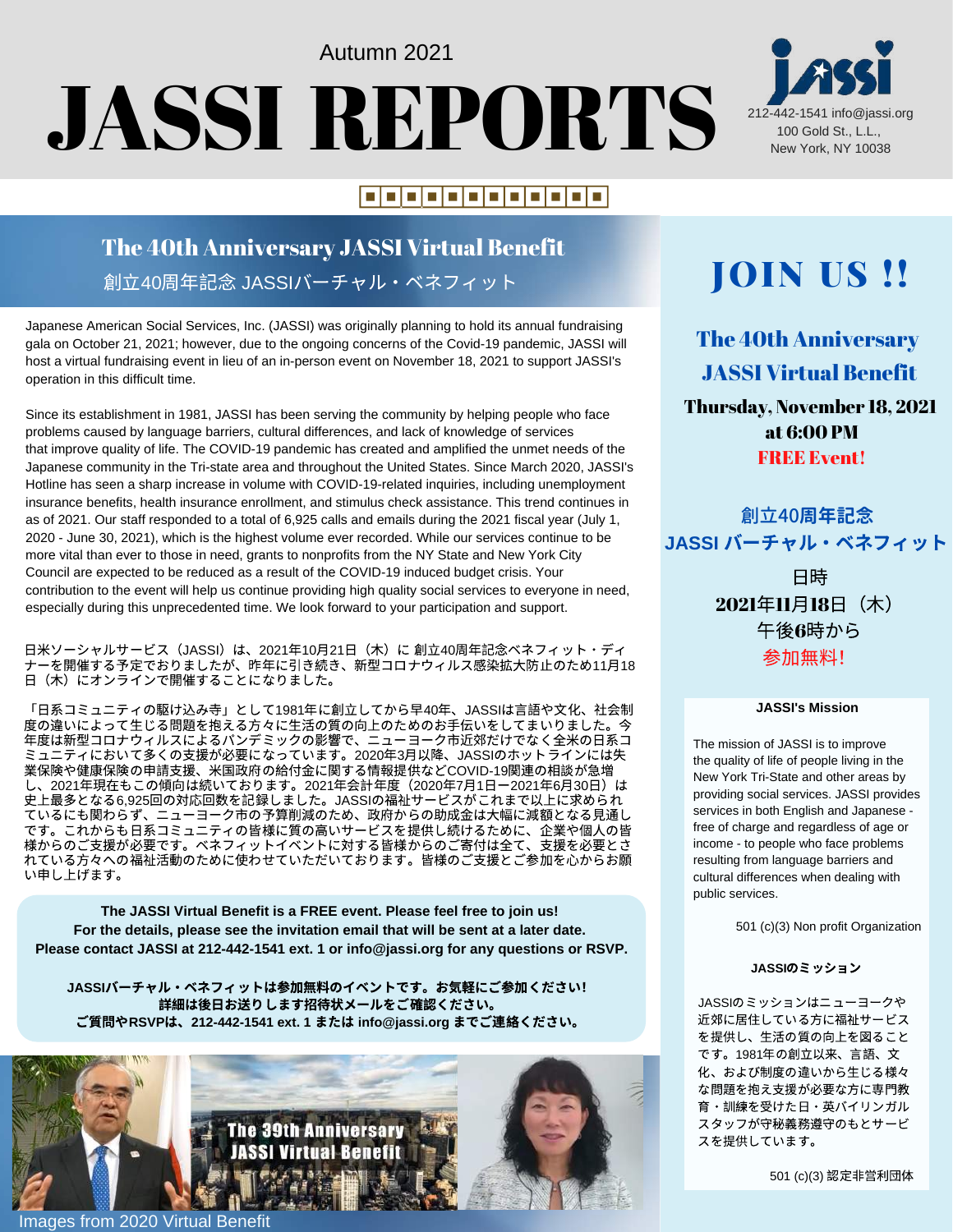### Senior Support Initiatives during COVID-19 / コロナ禍におけるシニア支援の取り組み Anti-Asian Hate Crime: Distribution of Personal Alarms/ アジア系へのヘイトクライム対策:警報置の配布

In June 2021, as a safety measure against hate crimes against Asians, JASSI distributed a personal alarm device and a booklet called "How to Report a Hate Crime" published by Ms. Esther Lim to senior members living in NYC. This personal alarm is a donation by Ms. Michelle Tran, a Ph.D. student at Icahn School of Medicine at Mount Sinai. Ms. Tran stood up against anti-Asian hate crimes and raised funds to help vulnerable people in Asian communities in NYC. JASSI encouraged its members to carry this alarm and use it when they need help. Moreover, Ms. Lim launched a project in Los Angeles to publish the booklet at her own expense, and had it translated into 8 Asian languages.



Photo Credit: gofundme "Protecting Asian American seniors & women in NYC".

2021年6月、NYC在住のシニアメンバーに対し、アジア 系へのヘイトクライム対策として、パーソナルアラーム (警報装置)と「へイトクライム通報⽅法」の冊⼦を配 布しました。この警報装置は、マウントサイナイ⼤学病 院の医⼤⽣であるミシェ ル・トランさんにご寄付頂きま した。ミシェルさんは最近急増しているアジア系の方々 への暴力に心を痛め、彼女が集めた寄付によってNY市 の大勢の方に警報装置が配布されました。安全対策とし て、この警報装置を携帯し、助けが必要な時にお使いい ただくよう呼びかけました。また、エスター・リムさん は、彼女が自費出版作成した冊子をさらにアジア系8カ 国語に翻訳し、⾃らニューヨークまで配りにカリフォル ニアから出向いてくださいました。こちらもNYC在住の JASSIシニアメンバーに配布しました。

### COVID-19 Emergency "Friendly Call" Service / COVID-19 様子見電話サービス

JASSI offers a "Senior Assurance Call" service, which provides phone calls on a regular basis to Japanese senior citizens who live alone and/or have health concerns, to ensure their well-being. In addition to our regular "Senior Assurance Call" service, we have launched an emergency friendly call service during the COVID-19 pandemic. As a part of this service, senior members receive reassuring phone calls, without prior registration to provide safety checks and social interaction for emotional support.



JASSIでは、⼀⼈暮らしや健康に不安を抱える60歳以上 の方に向けて、定期的に電話で様子をお尋ねするサービ ス「高齢者見守り電話サービス」を行っています。この サービスはJASSI⾼齢者プログラムへの登録と事前申し 込み(どちらも無料)が必要ですが、コロナ禍で社会的 に孤立しがちな高齢者のために、2020年3月末に緊急プ ロジェクトとして「COVID-19 様子見電話サービス」を 立ち上げました。このサービスは、JASSI高齢者プログ ラム登録者の中から一定の基準を満たした方に対して JASSIボランティアが様子見の電話をおかけし、安否確 認および社交の機会を提供しています。

### COVID-19 Remote Tea Party / COVID-19特別企画「オンライン・電話での茶話会」

JASSI continues to provide a weekly "Remote Tea Party" every Monday, which was begun at the end of March in 2020 for our senior members with the help of our board president Ryoko Mochizuki and devoted volunteer members. We have had 69 meetings as of the end of Aug 2021. The Remote Tea Party has been a safe place for our senior members to gather and enjoy conversations while we go through the COVID-19 pandemic and Anti-Asian Hate Crimes. The following comments are from our senior participants:

Ms. A: I have no words other than gratitude for participating in the tea party. I haven't seen anyone for about a year since the covid-19 outbreak. I think I would have been depressed without this online tea party. Moreover, since various people are participating, the conversations are interesting and I am looking forward to every Monday.

Ms. B: I think it's good to be able to meet everyone at a fixed time. You can look forward to that time every week.

Ms. C: After all, I feel that it is very important to have a face-to-face conversation.

All our senior members can join the "Remote Tea Party" online or over the phone. Please feel free to join us! Please contact us at 212-442-1541 ext.1 or info@jassi.org to obtain the Meeting Password prior to the meeting.

お電話での参加も可能です。 お気軽にご参加ください!

You can also join over the phone. Please feel free to join us!



JASSIでは、望月理事長と茶話会ボランティアのご協力の元、JASSI シニアメンバーを対象としてオンラインと電話での茶話会を毎週月曜 に開催していま す。2020年の3⽉にオンライン茶話会という新しい形 で発⾜して以来、2021年8⽉末で第69回を迎えました。 COVID-19の問題だけではなく、アジア系に対する憎悪犯罪も続発す る中、気軽に参加できる社交の場として、皆さん和気藹々とした時間

を過ごされています。通常マンハッタンまで行けない遠方の方や、お ⾝体の不⾃由な⽅もお気軽に参加出来ます。

以下、参加者のお声を紹介します。

Ms. A: 茶話会に参加させていただいて、感謝以外に言葉がありま せん。コロナ禍になってから⼀年くらい誰とも会っておらず、オ ンライン茶話会がなければ鬱になっていたんじゃないかと思いま す。しかも色々な方が参加されているので会話も面白く、毎週月 曜日を楽しみにしています。

Ms. B: 決まった時間に皆さんと会えるというのが良いなと思いま す。毎週その時間を楽しみに過ごせます。

Ms. C: やはり顔を見て会話をするというのはとても重要だと感じ ます。

まだ未参加のシニアメンバーの方もぜひお気軽にご参加ください! 参加ご希望の⽅は、212-442-1541 内線1番または info@jassi.org まで ご連絡ください。参加に必要なミーティングパスワードをお送りいた します。

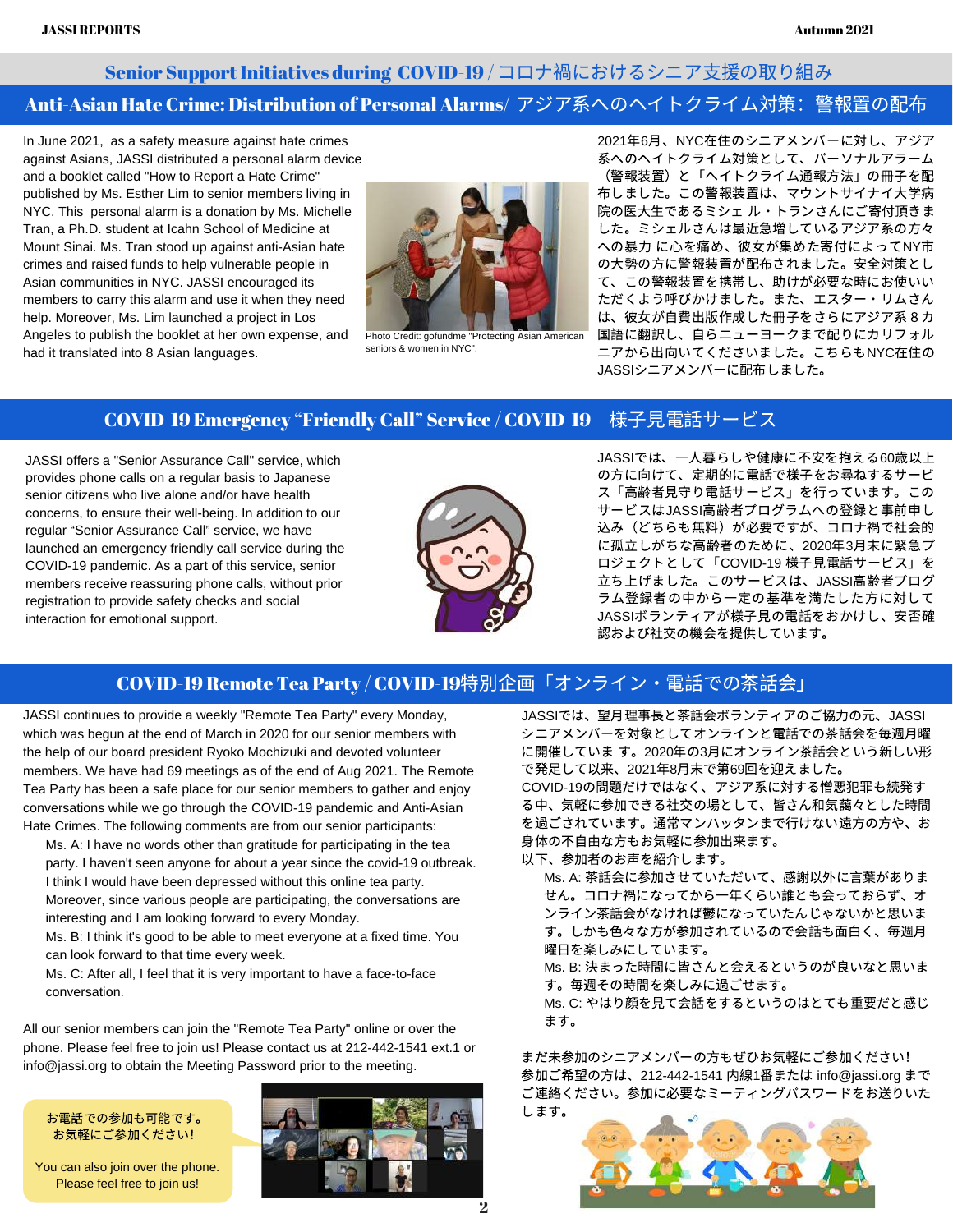### JASSI's Activities and Events / JASSIの活動&イベント

### "Rise Up Against Asian Hate" / 反アジア暴力に反対して立ち上がる抗議集会

JASSI called for participation in the "Rise Up Against Asian Hate" rally hosted by the Asian American Federation on Saturday, February 27, 2021. The anti-Asian violence and racism have affected Asian Americans since the outbreak of the pandemic, and have caused fear and anxiety in the Asian community. Elected leaders and our members, partners, and allies joined us to urge stronger action rooted in community to address the anti-Asian racism and ensure greater, more immediate safety for all Asian New Yorkers.





2021年2月27日 (土)に行われたアジアン・アメリカ ン・フェデレーション主催の「Rise Up Against Asian Hate ーアジア人差別に立ち向かおう」抗議集会への参加 を呼びかけました。パンデミック発⽣以来アジア系アメ リカ⼈、アジア⼈コミュニティに恐怖と不安を与えてい る反アジアの暴力・人種差別に対して対処を訴え、ニュ ーヨーク在住のアジア系市⺠に迅速で安全な⽣活を確保 すべく、市民のリーダーたち、私達アジア系アメリカ人 コミュニティーメンバーおよびパートナーが一緒に抗議 集会に参加しました。

### Obamacare Seminar / オバマケアセミナー

On Thursday, April 22, 2021, Sakura Health Fair was cohosted by Japanese American Association of New York (JAA) and the Japanese Medical Support Network (JAMSNET) and supported by the Consulate General of Japan in New York and the Japanese Medical Society of America (JMSA). Ayumi Kikawa Cimino, JASSI Health Navigator, explained Obamacare at the seminar. Participants learned about New York State Health Insurance including types, services, application and renewal methods in Obamacare.



2021年4月22日 (木)、ニューヨーク日系人会、邦人・ 日系人高齢者問題協議会、邦人医療ネットワーク共催で 春の桜ヘルス・フェアが⾏われました。JASSI ヘルス・ ナビゲーターの紀川・サミーノ あゆみが、オバマケアに つい てセミナーで解説しました。参加者たちは、ニュー ヨーク州公的健康保険のシステムや保険の種類、申請・ 更新⽅法について学びました。



### JASSI Fundraising Online Seminar/ JASSI主催ファンドレージングのためのオンラインセミナー

The 18th JASSI-sponsored online seminar for fundraising was held on Friday, May 7, 2021. With the spread of the new coronavirus, the days spent at home have increased. The instructor Hiroko Watanabe, a tidying consultant, taught about 100 attendees the "Kon Mari method" by tidying up the room and mind.



2021年5月7日 (金)、第18回JASSI主催ファンドレージ ングのためのオンラインセミナーが開催されました。片 付けコンサルタントの渡辺洋子講師を迎え、新型コロナ ウィルス蔓延により、家で過ごす時間が増えた⽇々が続 く中、約100名の方々が参加し、お部屋も心も片付けで すっきり「こんまりメソッド」を学びました。

### Virtual Physical Self Defense Workshop / 護身術バーチャルワークショップ

On Tuesday, May 25, 2021, in collaboration with the Center for Anti-Violence Education, the Asian American Federation, and the Japanese American Association of New York, JASSI hosted a Virtual Physical Self-Defense Workshop. About 100 people participated and learned self-defense in order to protect themselves from the anti-Asian hate crimes that have become prominent due to the spread of the coronavirus.



2021年5⽉25⽇(⽕)、アジアン・アメリカン・フェデ レーション、反暴力教育センター、ニューヨーク日系人 会との共催で護⾝術ワークショップをオンラインで開催 しました。新型コロナウィルス蔓延をうけ広がったアジ アンヘイトクライムから⾝を守るため、約100名の 方々が参加し、護身術を学びました。

### NYC COVID-19 Community Survey/ 新型コロナウィルス流行下におけるコミュニティ調査

The NYU Center for the Study of Asian American Health (CSAAH), in collaboration with JASSI and over 20 community-based organizations, is conducting the NYC COVID-19 Community Survey for Asian American, Arab American, and Hispanic / Latino communities until October 15, 2021. The purpose of this survey is to better understand the experiences and needs of the NYC community since the beginning of the COVID-19 pandemic and to share this information with policymakers and community organizations. Survey Link: [https://redcap.link/covid19nyc](https://urldefense.com/v3/__https:/redcap.link/covid19nyc__;!!MXfaZl3l!IXG3W4ASCeTSeJ-4C23LyY9KhflCTIwcM2Xq91SlgRkAJglmd0orpv7My53SUgpQYQ%24)



NYU[アジア系アメリカ⼈健康研究センター\(](https://med.nyu.edu/departments-institutes/population-health/divisions-sections-centers/health-behavior/section-health-equity/research/center-the-study-asian-american-health)[CSAAH](https://med.nyu.edu/departments-institutes/population-health/divisions-sections-centers/health-behavior/section-health-equity/research/center-the-study-asian-american-health)) は、JASSIおよび20以上のコミュニティベースの組織と 協⼒し、ニューヨーク市のアジア系アメリカ⼈、アラブ 系アメリカ人、ヒスパニック/ラテン系コミュニティを対 NYU Langone 象とし[た新型コロナウィルスに関する調査を](https://redcap.link/covid19nyc)2021年10月 15日まで実施しています。この調査の目的は、新型コロ ナウィルス⼤流⾏が始まって以来のNYCにおける各コミ ュニティの経験とニーズをよりよく理解し、この情報を 政策立案者やコミュニティ組織と共有することです。 コミュニティ調査はこちらから: <https://redcap.link/covid19nyc>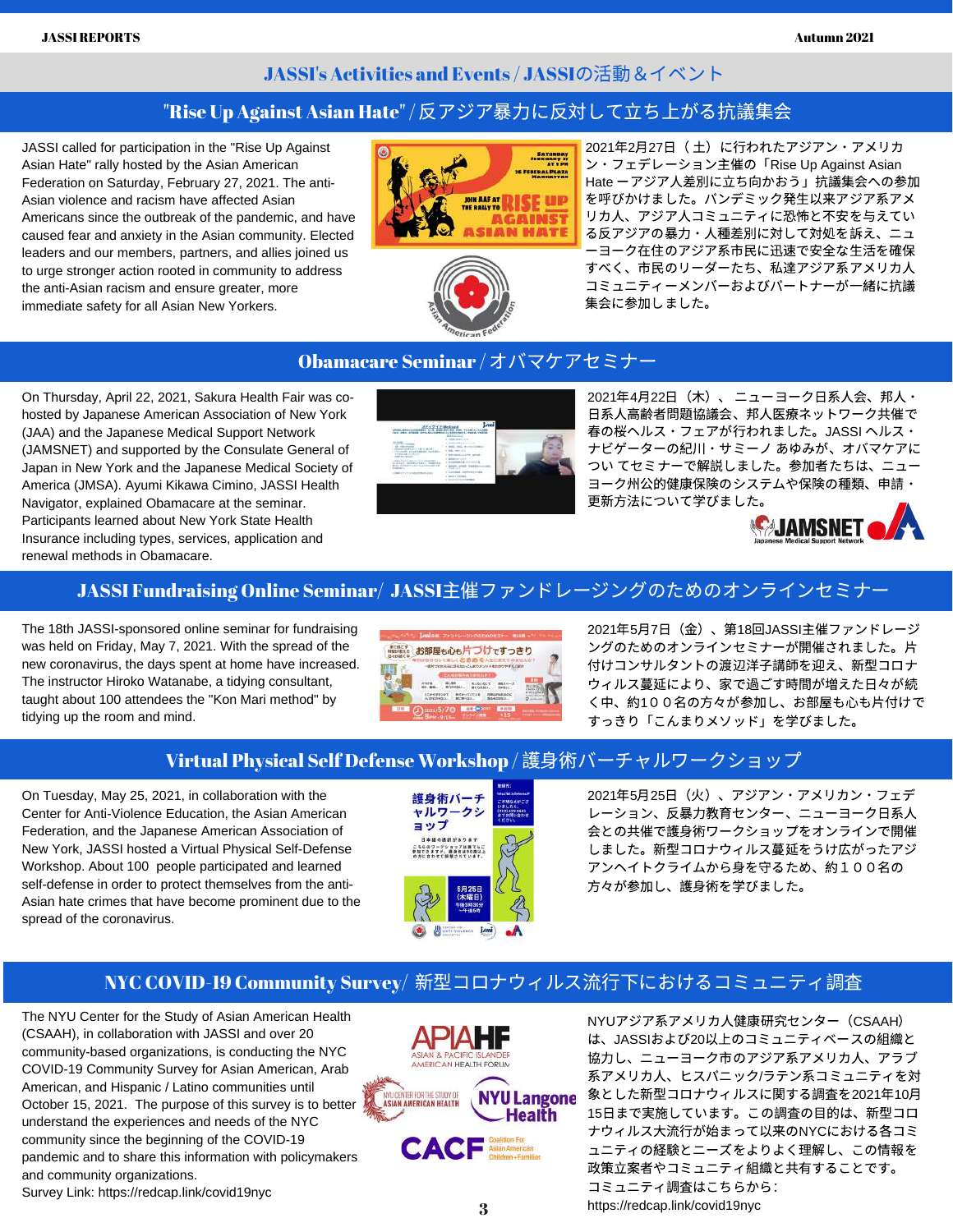### 15th Autumn Health Fair 2021/ 第15回秋のヘルス・フェア

### (1) What is Medicare? /メディケアとは? 65歳になるあなたへ

The 15th Autumn Health Fair 2021, co-hosted by the Japanese American Association (JAA) and Japanese Medical Support Network (JAMSNET), is taking place from 9/4/2021 to 10/2/2021. On Tuesday, September 28, our Senior Program Manager, Mizue Katayama, explained Medicare basics for those who are turning 65. Medicare is a must for those people who are over 65 years old and live in the U.S. As the enrollment process is quite complex, we receive many inquiries from our seniors. We are providing support remotely as well. Please feel free to call us at 212-442-1541 ext. 1.





第15回秋のヘルス・フェアが2021年9月4日から10月2日 までNY日系人会、邦人・日系人高齢者問題協議会 (JAA) と邦⼈医療⽀ 援ネットワーク(JAMSNET)の共催で開催 されています。9⽉28⽇(⽕)13時より、「65歳になる あ なたへ、メデ ィケアの基本」というテ ーマでシニア・プ ログラム・マネジャーの片山瑞恵が解説し、54名の方々 にご参加いただきました。メディケアは⽶国在住の65歳 以上の方は避けては通れない道ですが、非常に複雑です ので、常に多くの方からお問い合わせを頂いておりま す。JASSIでは、遠隔でのメディケア申請手続きの支援 も⾏なっておりますので、お気軽に212-442-1541内線1番 まで お問い合わせください。

#### (2) Obamacare (NY State of Health: Health Insurance )/オバマケア(NY州公的医療保険)

In addition to the Medicare seminar above, on Thursday, September 30, Ayumi Kikawa Cimino, JASSI Health Navigator (CAC), explained the New York State Health Insurance at the seminar. The participants learned about the complex insurance systems, types of insurance, and how to apply and renew. JASSI currently has two CACs and provides enrollment assistance. If you have any questions or need assistance on health insurance enrollment, please do not hesitate to contact us!





同じく、秋のヘルス・フェアのプログラムとして、9月30日 (⽊)10時より、JASSI ヘルス・ナビゲーターの紀川・サ ミーノ あゆみ(ニューヨーク州認定保険申請カウンセラー) が、オバマケアについてセミナーで解説しました。約20名 の参加者たちは、ニューヨーク州公的健康保険における重 要な保険システムや保険の種類、申請・更新⽅法について 学びました。JASSIには、現在ニュー ヨーク州認定保険申 請カウンセラ ーが2名おり、保険申請のお⼿伝いをしており ます。保険に関するご質問がある方や加入のお手伝いが必 要な⽅は、お気軽にご連絡ください。

### JASSI's Upcoming Event/ JASSIの今後のイベント

### FREE Breast Cancer Screening!/ 無料乳がん検診開催!

JASSI is accepting free mammogram screening appointments for women who are 40 and older and living in NYC (Bronx, Manhattan, Queens, Brooklyn and Staten Island). There will be Japanese speaking staff to help you fill out forms. If you are interested in having a mammogram screening, please contact JASSI at 212- 442-1541 ext. 1 or [info@jassi.org](mailto:info@jassi.org)

**WHEN**: Sunday November 28, 2021 **TIME**: 9:30~17:00 (excl. lunch time 12:00-13:00) **WHERE**: New Providence Women's Shelter Health Clinic 225 East 45th Street, NYC 10017

If you are: NYC residents 40+ years old and haven't received a free mammogram within the past year.

If you do not meet the above criteria, but wish to have a mammogram, please contact us to discuss your options!



JASSIではNY市内(ブロンクス、マンハッタン、クイー ンズ、ブルックリン、スタテンアイランド)に住む40歳 以上の⼥性を対象に、無料乳がん検診の申し込みを受け 付けています。 早期発⾒・早期治療を実現するための第 ⼀歩は、がん検診を受けることです。当⽇は⽇本語を話 すスタッフが書類記⼊などお⼿伝いします。検診をご希 望の⽅は、212-442-1541 ext. 1 または [info@jassi.org](mailto:info@jassi.org) ま でご連絡ください。

 $B(\mathcal{L})$  日にち: 2021年11♬28日 (日) 時間:9:30 AM-5:00 PM (12 PM-1 PM ランチタイム除く) 場所: New Providence Women's Shelter Health Clinic 225 East 45th Street, NYC 10017

The Korean Community<br>Services of Metropolitan<br>New York, Inc. 無料乳がん検診の受診資格:

4 2 2 % A 2 % AYC内にお住まいの方, 40歳以上の女性, 過去1年間マン モグラムを受けていない方 ※上記条件に該当しない方や11月28日に受診できない方

も、他の日時や機関をご紹介できますので、まずは一度 ご連絡ください。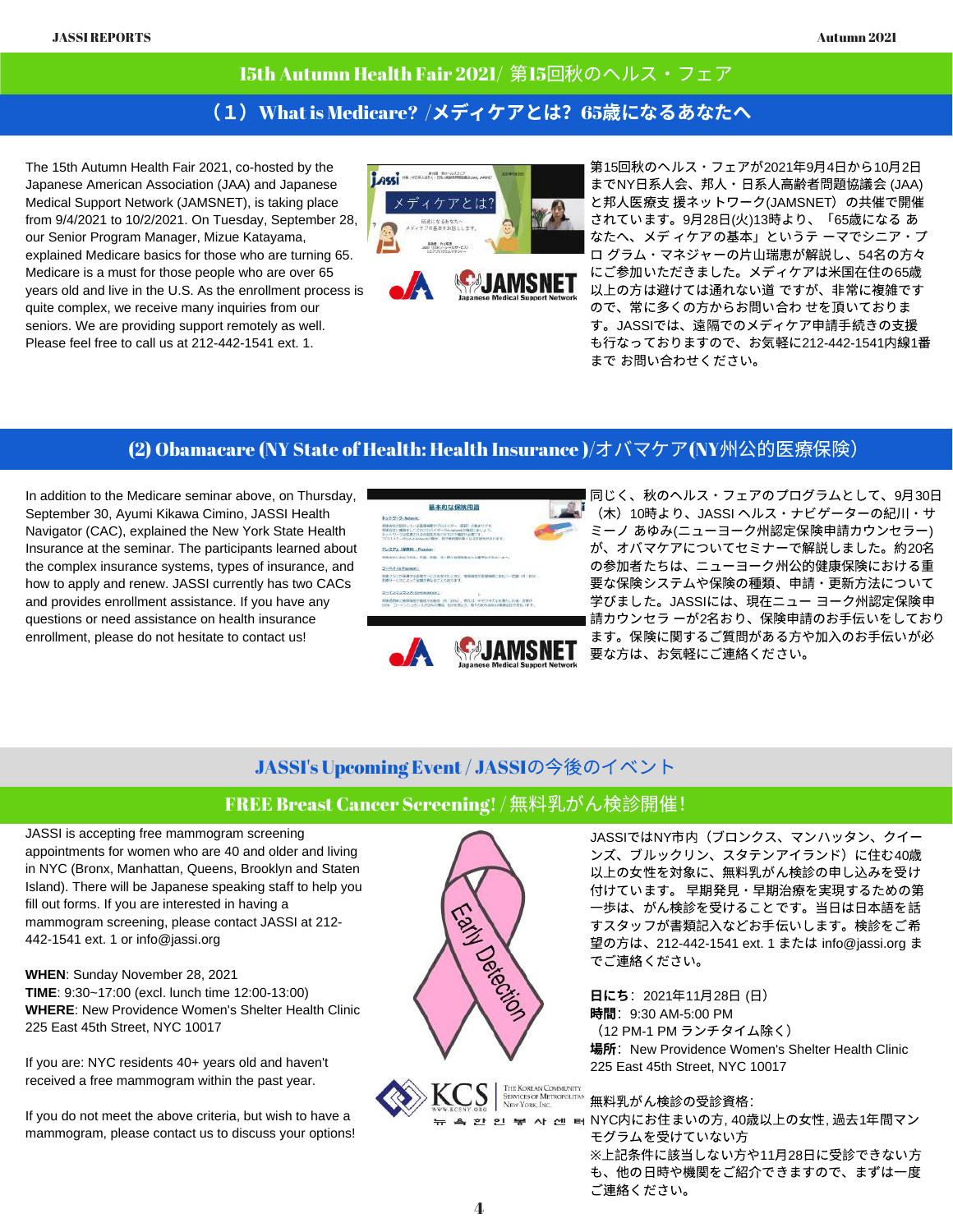### Obituary: Peter D. Lederer / 訃報:ピーター·D.レデラー氏逝去

Peter D. Lederer, a key supporter of the establishment of JASSI, died Monday, August 9, 2021, at home in Connecticut at the age of 91. Peter Lederer was one of the early supporters of New York Asian non-profit organizations. He served on the Asian American Legal Defense and Education Fund board of directors from 1986 to 2017 as well as on the Asian American Federation board from 2003 to 2010 in addition to his involvement with JASSI. After JASSI founder Midori Lederer's death, he briefly took the position of president of JASSI. Mr. Lederer was a partner at the prominent law firm Baker McKenzie for 44 years (1960-2003). After his retirement, he taught at the University of Miami School of Law for 21 years. Mr. Lederer's survivors include his wife Yuriko, daughter Patty, grandson James, and sister Jane. The date of his memorial service will be announced later by his family.

All condolences should be sent to: Mrs. Yuriko Lederer at 345 Long Mountain Road, New Milford, CT 06776.



2021 年 8 月 9 日 (月)、JASSI 設立の主要支援者である ピーター D. レデラー⽒が、コネチカ ット州の⾃宅で 91 歳で逝去。 ピーター・レデラー⽒は、ニューヨークのア ジア系の非営利団体の初期支持者の1人でした。レデラ ー⽒は、JASSI への貢献に加え、1986 年から 2017 年ま で Asian American Legal Defense and Education Fund (アジア系アメリカ法的防衛および教育基⾦)の理事、 2003 年から 2010 年までは Asian American Federation

(アジアン・アメリカン・フェデレーション)の理事を 務めました。 また、JASSI の創設者であるミドリ・レデ ラー⼥史の死後、JASSI 代表を暫く務めました。レデ ラ ー⽒は、44 年間(1960〜 2003 年)、著名な法律事務所 であるベーカー・マッケンジーのパ ートナー/弁護士を務 めました。引退後は、マイアミ⼤学ロースクールで 21 年 間教鞭をとりま した。レデラー⽒のご遺族には、妻のユ リコさんと娘のパティさん、孫のジェームズさん、姉 妹 のジェーンさんがいらっしゃいます。 追悼式の⽇程につ きましては、ご家族より通知される予定です。哀悼の意 は、以下の住所まで お願いいたします:

ユリコ・レデラー夫⼈ 345 Long Mountain Road、New Milford、CT06776

### JASSI's New Staff/ JASSIの新スタッフ紹介

My name is Tomoko Hirano. I have been working at JASSI as an Office Manager since June 2021. I moved to New York in 2001 to go to college. After finishing graduate school in 2009, I worked for the Permanent Mission of Japan to the United Nations and then a financial institution. I am primarily in charge of sharing social services related information through social media and newsletters, and analyzing data. I may not have many opportunities to meet with you in person, but I will do my best to help Japanese people in the New York Tri-State area as much as possible. Thank you very much.



オフィスマネージャーとして JASSIスタッフの⼀員とな りました平野智⼦です。2001年に⼤学進学を機に、ニュ ーヨークに移住して参りました。2009年に⼤学院を卒業 後は、日本政府国連代表部や金融機関に勤め、2021年6月 末よりJASSIで働いております。主に、ソーシャルメディ アおよびニュースレター による情報発信やデータ解析を 担当しており、直接皆様とお会いする機会は少ないと思 いますが、少しでもニューヨーク近郊の邦人・日系人の 皆様のお役に⽴てるよう精進して参ります。どうぞよろ しくお願いいたします。

### Medicare Fall Open Enrollment/ メディケア 秋の加入/変更手続き期間 Useful Information/お役立ち情報

Fall [Open](https://medicarerights.us15.list-manage.com/track/click?u=1621f54a596f3717c22815356&id=72b4f94783&e=97ffe1577e) [Enrollment](https://medicarerights.us15.list-manage.com/track/click?u=1621f54a596f3717c22815356&id=72b4f94783&e=97ffe1577e) begins October 15 and ends December 7 each year. During this time, you can make changes to your health insurance coverage, including adding, dropping, or changing your Medicare Advantage and Part D coverage for next year. Even if you are happy with your current health and drug coverage, Fall Open Enrollment is the time to review what you have, compare it with other options, and make sure that your current coverage will meet your needs for the coming year.

You can make as many changes as you need to your Medicare coverage during Fall Open Enrollment. The changes you can make include:

- 1. Joining a new Medicare [Advantage](https://medicarerights.us15.list-manage.com/track/click?u=1621f54a596f3717c22815356&id=fe8d75b7af&e=97ffe1577e) Plan
- 2. Joining a new Part D [prescription](https://medicarerights.us15.list-manage.com/track/click?u=1621f54a596f3717c22815356&id=690cb436b9&e=97ffe1577e) drug plan
- Switching from Original Medicare to a Medicare Advantage Plan 3.
- Switching from a Medicare Advantage Plan to Original Medicare (with or 4. without a Part D plan)

If you want assistance reviewing your options, contact your State Health Insurance Assistance Program (SHIP) for unbiased counseling. To contact your SHIP, visit [www.shiphelp.org](https://medicarerights.us15.list-manage.com/track/click?u=1621f54a596f3717c22815356&id=0866219c58&e=97ffe1577e) or call 877-839-2675.

If you need assistance in Japanese, call JASSI at 212-442-1541 ext.1 or email at info @jassi.org.

Source: Dear Marci, a bi-weekly e-newsletter by The Medicare Rights Center, issued on 9/13/21

メディケア秋の加入/変更手続き期間は、毎年10月15日から始まり、12月7日 [に終了します。この期間中は、来年のメディケア・アドバンテージとパート](https://medicarerights.us15.list-manage.com/track/click?u=1621f54a596f3717c22815356&id=72b4f94783&e=97ffe1577e) Dプランの変更や加入手続きをする事ができます。現在の保険適用範囲に満 ⾜しているとしても、この期間中に他のオプションと現在お持ちのプラン内 容を比較し、現在のプランが来年度のニーズ及び予算に一番適しているか確 認をする良い機会です。

期間中は、以下の変更が可能です:

- 1.新しいメディケア・アドバンテージ・プランに加入
- 2.新しいパートD処方箋プランに加入
- メディケアからメディケア・アドバンテージ・プランへの切替 3.
- 4. メディケア・アドバンテージ・プランからメディケアへの切替(パート Dプランの有無にかかわらず)

オプション選択において支援が必要な場合は、州の健康保険支援プログラム (SHIP)に連絡し、公平なカウンセリングを受けてください。

SHIPに連絡するには、www.shiphelp.orgにアクセスするか、877-839-2675 に電話してください。

日本語での支援が必要な場合は、JASSI (212-442-1541 ext.1) に電話する か、info @ jassi.orgまでメールを送信してください。

出典: Dear Marci、メディケアライツセンターによる隔週電子ニュースレタ ー、2021 年9月13日に発行

5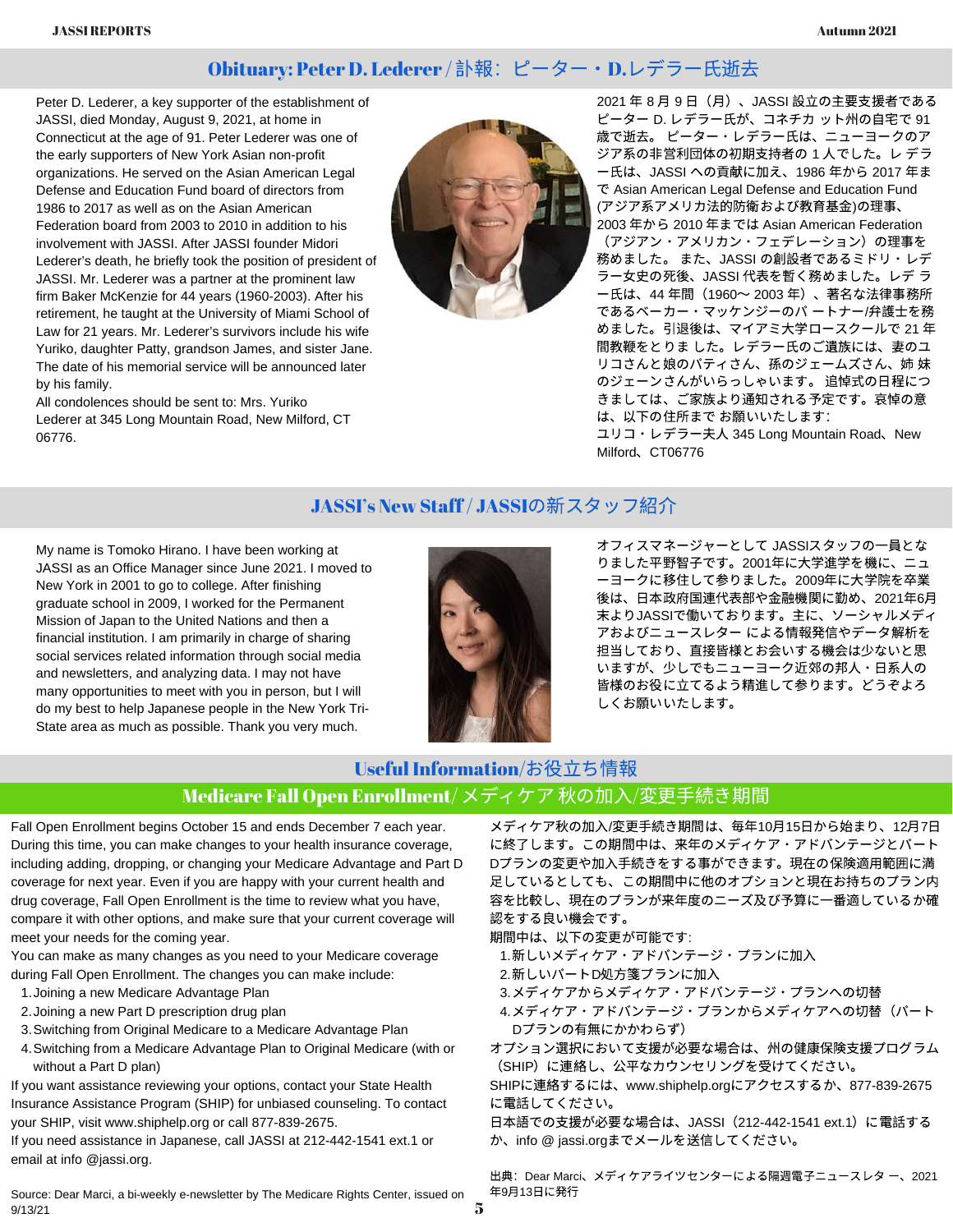### FY2021 Annual Program Report (July1 , 2010-June 30, 2021)/ 年間プログラム報告

#### **Hotline**

JASSI's Hotline Program provides information and referral services through phone, email, and in-person counseling. Crisis intervention and case assistance are provided as needed. In the midst of the COVID-19 pandemic, JASSI's Hotline Program had its busiest year ever in 2021. During the 2021 fiscal year (July 1, 2020 - June 30, 2021), we responded to a total of 6,925 phone calls and emails to assist 1,270 people. The most common inquiries were related to 1) Health Insurance, 2) COVID-19, 3)Financial issues, 4) Public Benefits, and 5) Labor issues.

#### ホットライン・プログラム

JASSIのホットライン・プログラムでは、電話、Eメールや ⾯談で情報 提供や各種機関紹介などのサービスを提供しています。新型コロナウ イルスの感染拡⼤により、ホットラインプログラムへのお問い合わせ が急増し、2021年会計年度における問い合わせは、史上最多を記録し ました。同年度(2020年7⽉1⽇ー2021年6⽉30⽇)は、1,270名の⽅に 支援を提供するため、6,925回の連絡を行いました。最も多かったお問 い合わせは、1)健康保険、2)COVID-19関連の問題、3)経済的な問 題、4) 公的支援、5) 労働問題でした

#### **Senior Program**

The JASSI Senior Program provides free information and referral services to senior citizens who are 60 years of age and older. Approximately 500 senior members are registered with the JASSI Senior Program, and about half of them live alone. We were forced to cancel or make changes to our in-person events and programs due to the COVID-19 pandemic, but we continued to provide case assistance to all individuals as needed throughout the year. During the 2021 fiscal year (July 1, 2010 - June 30, 2021), we responded to a total of 2,880 calls and emails to assist 432 people. The most common inquiries were about Medicare, Medicaid, Social Benefits, and COVID-19 related issues.

#### シニア・プログラム

JASSIのシニアプログラムでは、60歳以上の方に電話、Eメールや面談で情 報提供や各種機関紹介などのサービスを提供しています。現在約500名のシ ニアプログラムメンバーがおり、そのうちの約半数が⼀⼈暮らしをされて います。新型コロナウイルスの感染拡⼤により、シニアを対象としたイベ ントやプログラムの内容は変更を余儀なくされておりますが、2021年会計 年度は、432名のシニアの方に支援をするため、2,880回の連絡を行い まし た。最も多かったのは、メディケア、メディケイドやソーシャルセキ ュリ ティーベネフィットなどの公的支援に関する質問、またはCOVID-19関連の 問題でした。

#### **Caregiver Support Program**

With grants from the New York City Department for the Aging, the JASSI Caregiver Support Program provides services to those who care for loved ones over the age of 60. The services include information referrals, benefit and entitlement assistance, support group, supportive counseling, respite care and supplemental services.

#### **Community Outreach Program**

Through its website, JASSI Reports, e-newsletters, Facebook, Twitter, Japanese community online bulletin boards, Japanese newspapers, and media, JASSI's Community Outreach Program provides news about JASSI's programs and activities as well as a wide range of social service information. During the 2021 fiscal year, a total of 80,278 individuals visited JASSI's website to seek such information. The number has increased by 125 % compared to the previous year. Throughout the year, JASSI continued to deliver e-newsletter with COVID-19 related information in addition to the traditional social services information.

### ケアギバー・サポート・プログラム

ニューヨーク市老齢局の助成金によるJASSIのケアギバー・サポートプロ グラムでは、60歳以上の方の介護をされているケアギバー(介護者)へ の支援を行なっています。公的支援や在宅介護等に関する情報提供や物 品補助、精神的支援、また休息の支援などを提供しています。

#### コミュニテイ・アウトリーチ・プログラム

JASSIのコミュニティ・アウトリーチプログラムで、JASSIの活動・プロ グラム紹介や公衆教育を提供しています。ウェブサイト、JASSI Reports、Eニュースレター、Facebook, Twitter、日系オンライン掲示 板、日系新聞やメディアを通してJASSIの活動紹介や役立つ福祉情報を配 信しています。ウェブサイトには多岐にわたる福祉情報が掲載されてお り、年間80,278名の方が訪問されました。昨年度に比べ125%も訪問者が 増加しました。2021年度も従来の福祉関連の情報発信に加え、COVID-19 関連情報をお届けするEニュースレターを配 信いたしました。

#### **Follow JASSI on Facebook & Twitter /** フェイスブックとツイッターで最新福祉情報を配信中

JASSI posts useful social service-related information on Facebook and Twitter. Follow us to get the latest social service news! ジャシーでは、FacebookやTwitterを通して皆様に役立つ福祉情報を随時配信しています。フォローして最新福祉情報を入手しましょう!

Facebook: https://www.facebook.com/JapaneseAmericanSocialServicesInc/ Twitter: https://twitter.com/JASSIorg

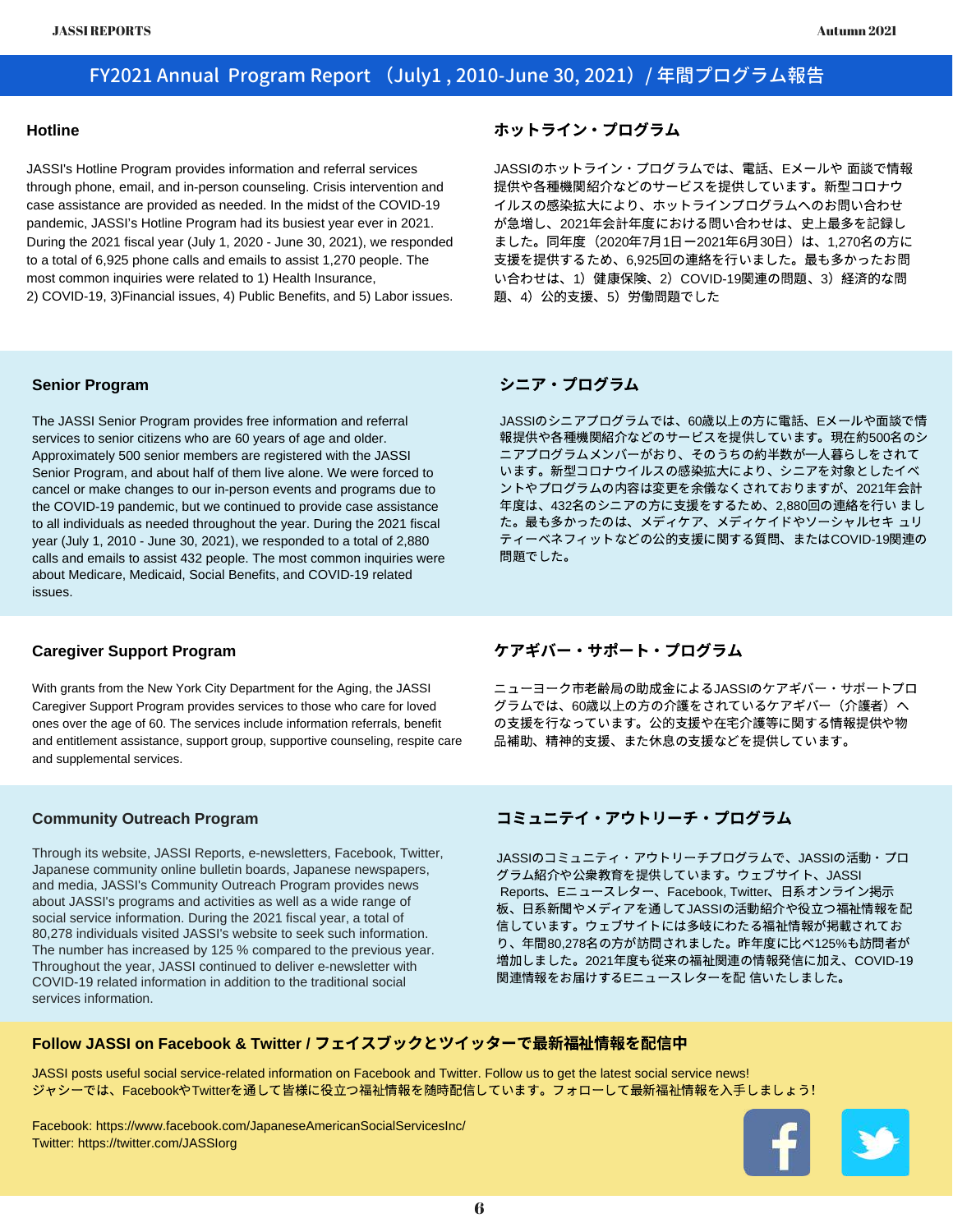| <b>THANKS TO OUR TOMO NO KAI MEMBERS</b><br>友の会会員の皆様にお礼申し上げます                                                                                                                                                                                                                                                                                                                                                                                                                                                                                                                                                                                                                                                                       | WE THANK THE ORGANIZATIONS LISTED BELOW<br><b>FOR THEIR GENEROUS SUPPORT</b><br>私どもの活動をサポートしてくださって<br>いる以下の企業・団体にお礼申し上げます                                                                                                                                                                                                                                                                                                                                                                                                                                                                                                                                                                                                                                                                                                                                                                                                                                                                                          |
|-------------------------------------------------------------------------------------------------------------------------------------------------------------------------------------------------------------------------------------------------------------------------------------------------------------------------------------------------------------------------------------------------------------------------------------------------------------------------------------------------------------------------------------------------------------------------------------------------------------------------------------------------------------------------------------------------------------------------------------|--------------------------------------------------------------------------------------------------------------------------------------------------------------------------------------------------------------------------------------------------------------------------------------------------------------------------------------------------------------------------------------------------------------------------------------------------------------------------------------------------------------------------------------------------------------------------------------------------------------------------------------------------------------------------------------------------------------------------------------------------------------------------------------------------------------------------------------------------------------------------------------------------------------------------------------------------------------------------------------------------------------------|
| We would like to express our sincere gratitude and<br>appreciation to the following corporations for supporting<br>JASSI as Tomo no Kai (Friends of JASSI) members.<br>JASSI友の会は、JASSIの活動を支援してくださる協賛団体・企業です。<br>友の会の皆さまのご支援に感謝いたします。<br>City Care Family Practice, P.C.<br>Eisai USA Foundation, Inc.<br>ITO EN (North America) INC<br>Japanese Chamber of Commerce and Industry of New<br>York, Inc./ J.C.C. Fund<br><b>KPMG LLP</b><br>Maruzen International Co., Ltd.<br>Mitsubishi UFJ Financial Group, Inc.<br>Mitsui & Co. (U.S.A.), Inc./ The Mitsui U.S.A. Foundation<br>NIPPON STEEL NORTH AMERICA, INC.<br>Relo Redac, Inc.<br>Sony Corporation of America<br>Sumitomo Corporation of Americas<br>T.I.C. Restaurant Group | Asian American Bar Association of New York<br>Asian American Foundation<br>Coalition for Asian American Children and Families<br><b>Creative Design Studios</b><br>Hamilton-Madison House Inc.<br>International Medical Group, PC<br>IHI Americas Inc.<br>Japanese Medical Society of America Inc.<br>John & Miyoko Davey Foundation<br>Korean Community Services of Metropolitan New York, Inc.<br>Kuwayama-Naito Charitable Foundation<br>The Mark and Anla Cheng Kingdon Fund<br><b>MUFG Bank</b><br>New York City Mayor's Office of Immigrant Affairs<br>New York City Department for the Aging<br>New York City Department of Health and Mental Hygiene<br>New York Japanese-American Lions Club<br>New York Japanese Church, Inc.<br>New York State Department of Health Cancer Services Program, Queens<br>NewYork-Presbyterian/Queens<br>Orrick<br>Peter Westbrook Foundation<br><b>Project Renewal</b><br><b>SET SHOP</b><br>Shirakiku Foundation<br>Sojitz Corporation of America<br><b>Tomoko Trust</b> |

### WE THANK THE FOLLOWING INDIVIDUALS FOR THEIR GENEROUS SUPPORT 私どもの活動をサポートしてくださっている多くの方々に感謝申し上げます

Fumi Arai Natsuyo Alexander Joseph Basset Tatsue Cohen Hideo Dan Ayano Eren Keiko Friske Hiroko Hatanaka Masanori Hirakawa Sakae Hata Akemi Ishida Greg Irikura Kenro Izu Mary Ito Yuko Ikuta

Monica Jenson Akira Kase Chiyomi Koike Kumiko Kawamura Satoko Kanahara Shoko Kajimoto Susan N Kustosz Tomoaki Kato Yasuko Sakamoto Kowalchuk Yoshio Kano Yosuke Kubota Itsuko Mita Sayuri Miyagawa Teruko Mitani Keiko Nakano

Koichiro Nakano Masako Nakamura Osamu Nakayama Saeko Nakao Toko Nagase Keiko Numata Asami Onuki Akiko Ono Noriko Richard Kei Sadayasu Kayoko Sorensen Kozo Suzuki Masaki Shirota Michiko H. Schwab Tomoko Sato

Aaron Tenenbaum Akiko Takato Fuyo Toyoda Taylor Kazuho Tokito Lisa Tashiro Reiko Uchiumi Yukihiro Urisaka Yuko Utada Megumi Wada Tsugie Watanabe Masako Yoshida Ryuzo and Katoko Yamasaki

Thank<br>You!